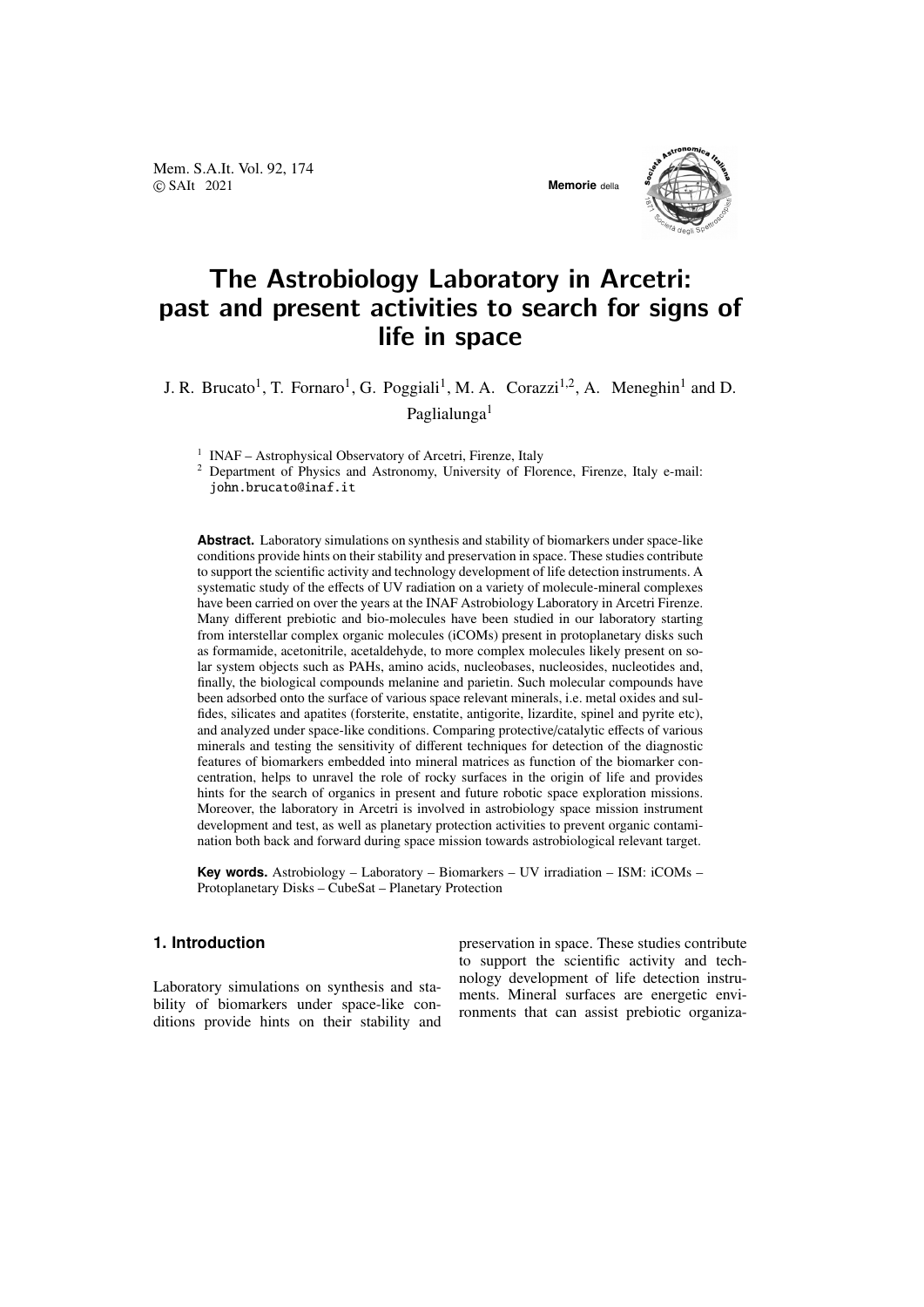tion by adsorbing selected molecules and allowing their concentration and chemical evolution, possibly toward complex (pre)biological systems [\(Brucato & Fornaro 2019\)](#page-4-0). This dynamic rocky environment can also play a crucial role as promoter of chemical reactions towards increasing molecular complexity. Moreover, the presence of minerals can mediate the effects of electromagnetic radiation and influence molecular photostability, catalyzing photoreaction or protecting molecules against degradation. This process assumes a pivotal role in protostellar environments where it can lead to the formation of "complex" organic molecules. Such interactions are responsible for the preservation/degradation mechanisms of organic molecules observed in all the planetary formation stages. In particular, the discovery of organic molecules on asteroids and comets confirms their role as transport and delivery vehicles of building blocks of life on Earth and possibly on other bodies of the Solar System. Moreover, the study of molecular biomarkers in a Martian-like environment allows us to explore the conditions for their detection by next NASA and ESA rovers that will explore the Martian surface and subsurface, namely Perseverance and Rosalind Franklin, respectively, and the selection of the most interesting samples to analyze in situ or/and collect for sample return.

#### **2. Laboratory description**

The Astrobiology Laboratory of the INAF-Astrophysical Observatory of Arcetri is currently hosted in the Garbasso historical building on the Arcetri hill (nowadays part of Department of Physics and Astronomy of the University of Florence). The laboratory hosts a series of physical and chemical instruments for astrobiological and planetological studies under simulated space conditions. A sample preparation and curation facility and an extensive collection of analog materials complement the laboratory resources. A series of instruments for mineral treatment is operated with protocols designed in the Arcetri laboratory in order to produce analogue planetary samples from natural minerals. Well-established procedures allow the production of powders, the selection in size of grains and the cleaning from organic contaminants. Arcetri laboratory science team is involved in production and analysis of analog samples in collaboration with other analytical laboratories around the word and space mission science teams. The lab is also equipped for the manipulation of meteorites and samples returned from space missions.

A complementary facility in the laboratory is designated for preparation and study of interaction between biomolecules and mineral matrix in the framework of biosignatures detection and survival. This includes selection of <10 micrometer grain size fractions as well as production of pressed pellets and adsorption of molecules with spike and kinetic processes [\(Fornaro et al. 2013a\)](#page-4-1). Optical and IR microscopy with UV spectroscopy analysis are used to characterize the samples before and after preparation. Finally the Arcetri Astrobiology Laboratory hosts a complete series of instruments for powerful analytical analysis. Among the main experimental apparatus there are: FT-IR interferometer and microscope for transmission and reflectance IR spectroscopy, an Ultra-high vacuum chamber for gas chromatography mass spectroscopy and a LC-MS setup. In both FT-IR and high vacuum apparatus through thermal control from cryogenic to high temperatures and UV in-situ irradiation we can reproduce a wide range of extraterrestrial environments.

### **3. Scientific results overview**

Many different prebiotic and bio-molecules have been studied in our laboratory starting from interstellar complex organic molecules (iCOMs) present in protoplanetary disks such as formamide, acetonitrile, acetaldehyde, to more complex molecules likely present on solar system objects such as PAHs, amino acids, nucleobases, nucleosides, nucleotides and, finally, the biological compounds melanine and parietin. The study of such molecular compounds interacting with the surface of various space relevant minerals, (i.e. metal oxides and sulfides, silicates and apatites) are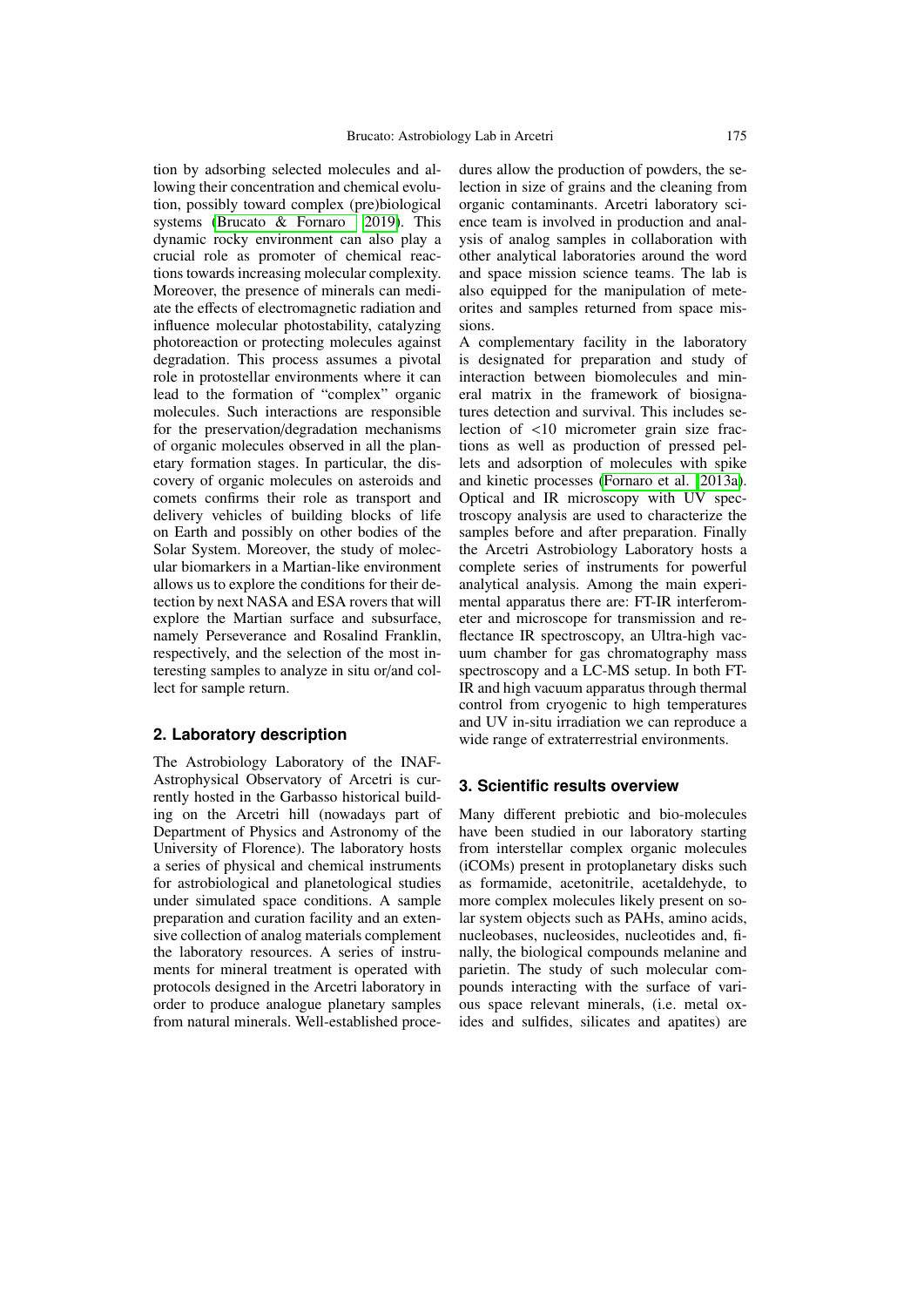pivotal to understand the route of prebiotic chemistry in planetary evolution and to interpret data from space missions exploring the Solar System in search of biosignatures. In the last few years we started a series of studies of prebiotic molecules (such as formamide  $HCONH<sub>2</sub>$ ) behaviour in high vacuum regimes under UV irradiation [\(Corazzi et al. 2020\)](#page-4-2). We studied the thermal desorption process of pure formamide ice and in presence of  $TiO<sub>2</sub>$ dust, before and after UV irradiation through Temperature Programmed Desorption analysis. Through these experiments, it is possible to follow the thermal desorption of a given molecule and its fragments and constrain parameters such as the thermal desorption temperatures and the binding energies. Recently, we performed for the first time these kind of experiments in presence of silicate grains. We carried out the thermal desorption of astrophysical relevant ice mixtures of acetonitrile  $(CH<sub>3</sub>CN)$ , acetaldehyde (CH<sub>3</sub>COH) and water from olivine grains, studying how the interactions between the molecules and the grain surfaces and the diffusion of the molecules on the surface mineral can influence the thermal desorption process and so the presence of interstellar molecules in gas phase [\(Corazzi et al.](#page-4-3) [2021\)](#page-4-3). These studies are in support of the interpretation of molecule observations in star forming regions and hot corinos, where the thermal desorption is the responsible process for the sublimation of frozen mantles and so for the presence of molecules in gas phase. Moving to more evolved planetary environment, the comparison of protective/catalytic effects of various minerals helps to unravel the role of rocky surfaces in the origin of life

and provides hints for the search of organics in present and future robotic space exploration missions. The analyses of analog samples is pivotal to test the sensitivity of different techniques for detection of the diagnostic features of biomarkers embedded into mineral matrices as function of the biomarker concentration, and to support space mission aimed to find evidence of past and present life like Mars2020 and ExoMars2022. Several studies were conducted in the Arcetri Astrobiology Lab to evaluate the survival of biomolecules in presence of mineral matrices [\(Fornaro et al. 2013b](#page-4-4)[,c;](#page-4-5) [Fornaro et al. 2018,](#page-4-6) [2020;](#page-4-7) [Potenti et al. 2018;](#page-4-8) [Poggiali et al. 2020\)](#page-4-9). Our results show that degradation under Martian-like conditions occurs much slower than in terrestrial ambient conditions. We investigated several minerals with different class of biomolecules: nucleotides, labradorite and natrolite mainly promote photodegradation, hematite and forsterite exhibit an intermediate degrading effect, while apatite, lizardite and antigorite do not show any significant catalytic effect on the degradation of the target organic species. Amino acids showed a lower photodegadation effect when adsorbed by antigorite and spinel compared with forsterite and pyrite. Our experimental results investigate a large class of molecules and mineral to unveil their intrinsic photostability. Last but not least our laboratory specialized over the years on the the study of moleculemineral interactions, investigating experimentally the thermodynamics of the adsorption process through determination of the equilibrium adsorption isotherms.

Finding the cross-section for photodestruction can allow an evaluation of the survivability of organic molecules in space environments with different UV fluxes. It is interesting to compare the results obtained in this work with the exposition experiments that were made during the BIOPAN 6 mission launched on 14 September 2007 by ESA. A series of organic compounds were sent to low Earth orbit and their photodegradation measured [Guan et al. 2010.](#page-4-10) Using a dedicated setup, glycine, adenine, guanine, xanthine, hypoxanthine, urea, polyC3O2 and polyHCN were exposed to solar radiation. The experiments performed in space were also duplicated in laboratory in simulated condition using as UV source a microwave-excited hydrogen flow lamp similar to Peeters et al. experiment, thus irradiating the sample with VUV photons dominated by Lyman-a emission. The results provided that the photostability of amino acids in space at 1 AU is an order of magnitude larger than that obtained in laboratory. The authors concluded that H2/He lamp is not a good simulator of UV spectrum. Interestingly, from the data of Guan et al. we can derive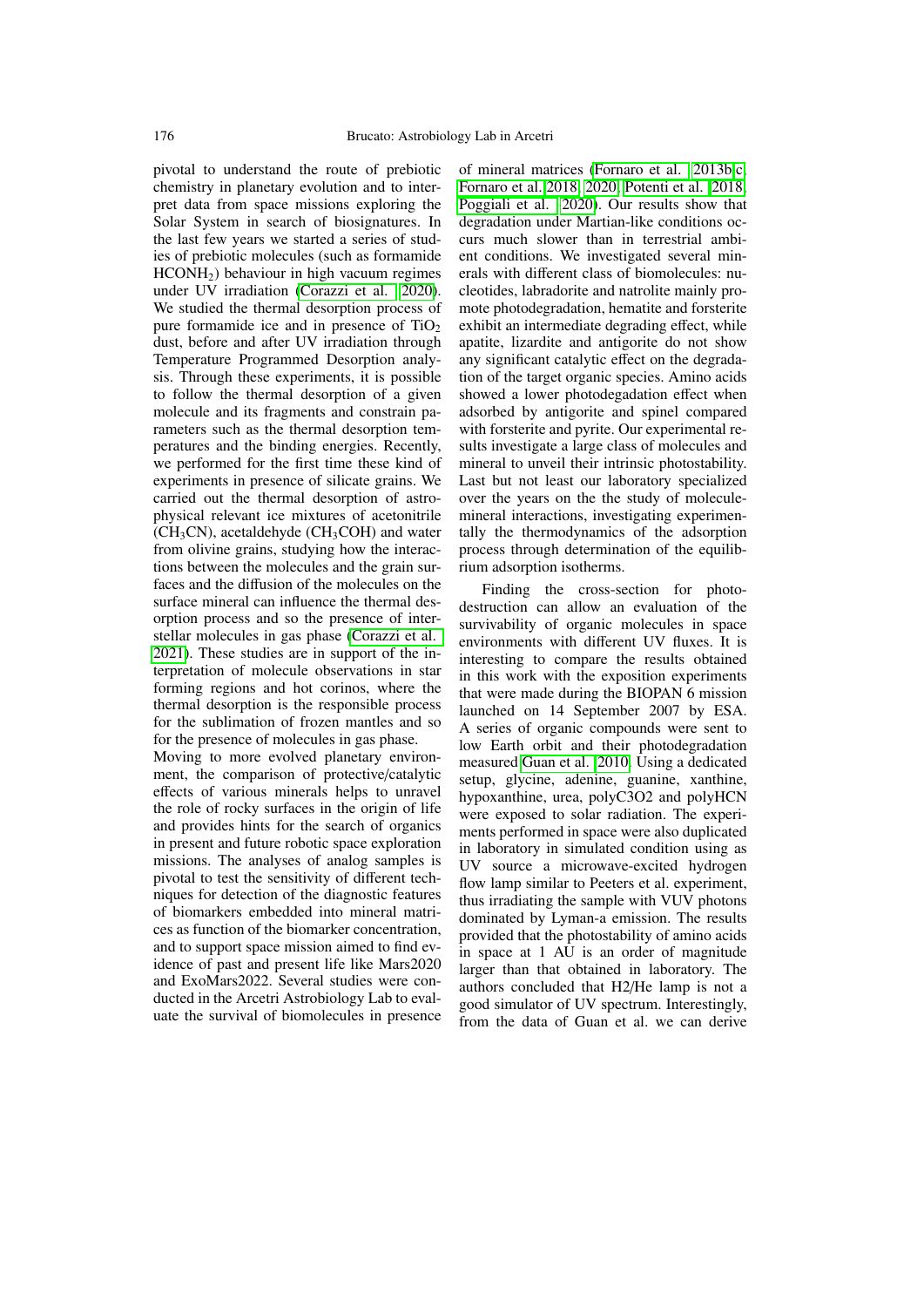that the cross-section of photodegradation of adenine in space experiment is  $1.8 \, 10^2$ cm<sup>2</sup> , value very similar to that derived in our studies. This suggests not only that our experiment is a good simulation of irradiation process in space, but also that the interaction with UV photons at energies corresponding to the adsorption bands in the range 200–300 nm is the major degradation mechanism.

The UV flux on Mars' surface is higher than on Earth, amino acids on Mars have a typical time of surviving of the order of hours. Laboratory studies with in-situ analysis by several on-going and future missions can give a direct confirmation of such results. Moreover the in-situ analysis can outline the way to be followed by the laboratory ones, in that high hopes are put on the future mission Exo-Mars, the probing of the subsoil is expected to give more insights regarding the organic molecules that can be found on Mars. If amino acids were on the martian subsoil and they are detected, it means that in some way they were formed and protected, so it will become necessary to understand how and why they are there, and if oligopeptides are found, it has to be understood the ways taken to polymerize. So, an ideal prosecution of this work would be to adapt all the analysis performed in this thesis with minerals that would be found on the sites that will be analysed by Exo-Mars. Generally speaking our work highlighted the importance, in the present and future searches for biomarkers on Mars and in the Solar System, of mineral composition as an important factor to be addressed for a positive detection.

Arcetri laboratory is also involved for management and functional test of AstroBio CubeSat (ABCS), a 3U CubeSat (100x100x340 mm) selected by European Space Agency (ESA) to be launched on fall 2020 with the Vega C qualification maiden flight, as piggy back of the ASI LARES2 satellite. ABCS will be deployed in an approximately circular orbit at 5900 km altitude and 70 degree of inclination spending a significant amount of the orbital period within the harsh internal Van Allen belt, close to its maximum. The CubeSat will host a laboratory payload based on an innovative lab-on chip technology suitable for research in astrobiology with the objective to test in space environment a highly integrated laboratory using immunoassay techniques exploiting chemiluminescence detection. Development of this kind of technology for space application will enable its usage in future astrobiology mission towards the Solar System [\(Brucato et al. 2020\)](#page-4-11).

Finally, our laboratory is involved in several Planetary Protection activities, with the aim to avoid two possible ways of contamination in space exploration:

- Forward contamination could arise from spacecrafts launched for space exploration. Forward PP has the aim to avoid that terrestrial organisms and organic materials carried by these spacecrafts contaminate other celestial bodies in the Solar System (and consequently returned samples). This applies to both unrestricted and restricted missions.
- Backward contamination could arise from returned samples, brought back to Earth in a sample return mission. Backward PP has the aim to avoid any possible contamination of the Earth biosphere, due to extraterrestrial life or bioactive molecules. This applies to restricted missions, only.

Forward PP requires the sterilization of spacecrafts in order to reduce the possible bioburden (in particular, in landing operations) and the definition of flight plans able to avoid non-nominal impacts. Backward PP requires the definition of procedures and technologies to protect the Earth from returned extraterrestrial samples. Arcetri laboratory team members were involved in Planetary Protection for ExoMars2016 and 2022 missions. Moreover, we participated in several boards to establish international protocols to avoid contamination of outer Solar System in future missions trought the project "Planetary Protection of Outer Solar System (PPOSS)". This European Comission's H2020 funded project ended with the publication of an handbook on the state-of-the-art and good practices to implement planetary protection requirements [\(PPOSS Consortium](#page-4-12)